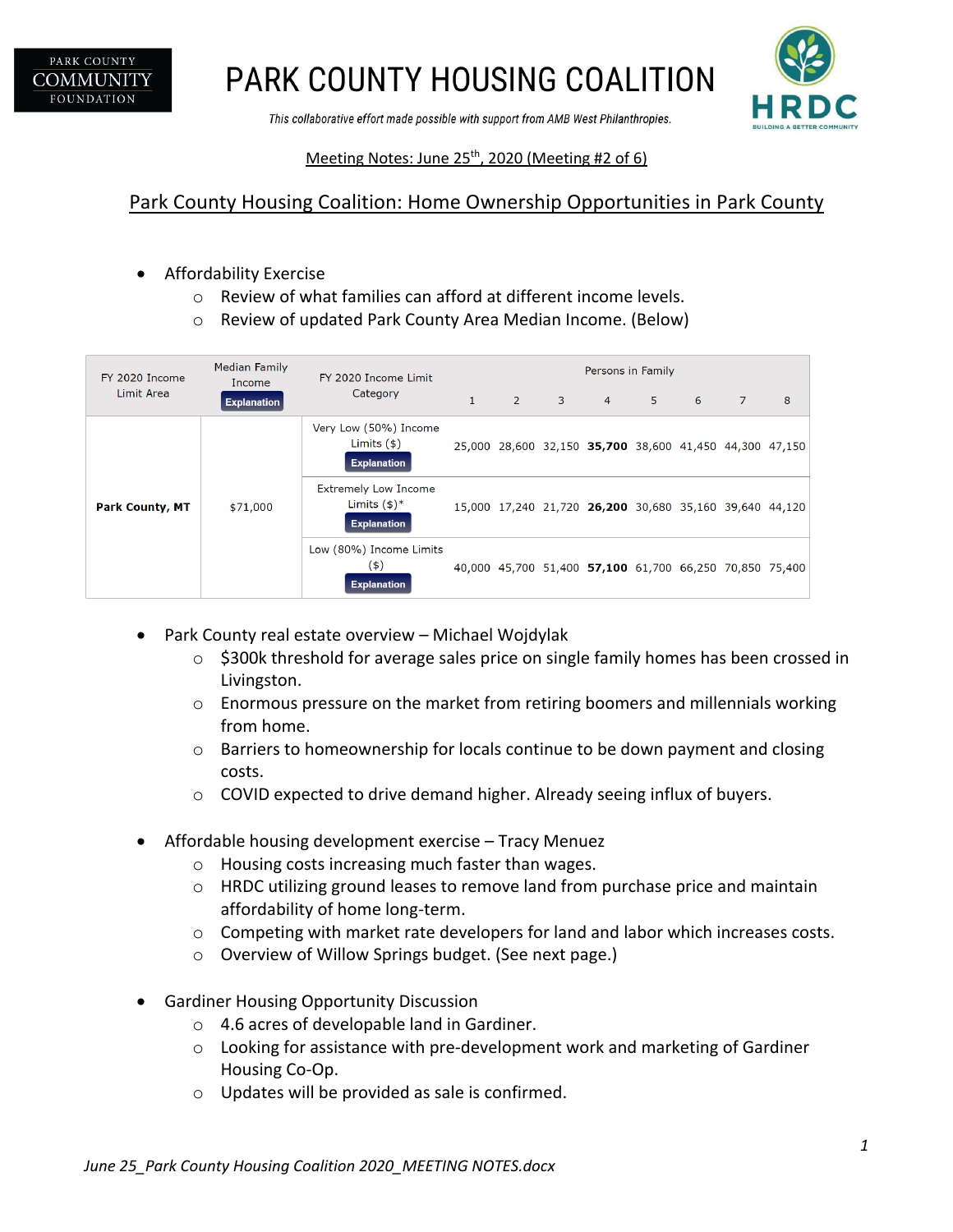

## PARK COUNTY HOUSING COALITION

This collaborative effort made possible with support from AMB West Philanthropies.



### **Willow Springs - sample budget - for informational purposes only**

| Project:                                                   | <b>Willow Springs</b><br>$P1 + IF$ |                         | <b>Willow Springs</b><br>P2 +IF |           | <b>Willow Springs</b><br>Combined |           | Per Unit |                | % of total<br>expenses (not<br>including dev<br>fee) |
|------------------------------------------------------------|------------------------------------|-------------------------|---------------------------------|-----------|-----------------------------------|-----------|----------|----------------|------------------------------------------------------|
| <b>EXPENSES</b>                                            | 99,500                             |                         | 99,500                          |           | 199,000                           |           |          |                | 3%                                                   |
| Land<br>Site work - land improvements                      |                                    |                         | 8,292                           |           |                                   |           |          |                |                                                      |
| General                                                    |                                    | 294,000                 |                                 |           | 294,000                           |           |          | 588,000        |                                                      |
| <b>Streets</b>                                             |                                    |                         |                                 |           |                                   |           |          |                |                                                      |
| Sidewalk                                                   |                                    | $\overline{a}$          |                                 |           | L,                                |           |          | $\overline{a}$ |                                                      |
| Water                                                      |                                    | 1,300                   |                                 |           | 1,300                             |           |          | 2,600          |                                                      |
| Sewer                                                      |                                    | $\overline{a}$          |                                 |           | $\overline{a}$                    |           |          | $\overline{a}$ |                                                      |
| Unit prep                                                  |                                    |                         |                                 |           | ۰                                 |           |          |                |                                                      |
| Utilities Prep                                             |                                    | 34,500                  |                                 |           | 34,500                            |           |          | 69,000         |                                                      |
| Subtotal<br>infrastructure                                 | 329,800                            |                         | 329,800                         |           | 659,600                           |           | 27,483   |                | 9%                                                   |
| <b>Local Fees</b>                                          |                                    |                         |                                 |           |                                   |           |          |                |                                                      |
| <b>Impact Fees</b>                                         |                                    | 80,000                  |                                 |           | 80,000                            |           |          | 160,000        |                                                      |
| Permits                                                    |                                    | 32,500                  |                                 |           | 32,500                            |           |          | 65,000         |                                                      |
| In-lieu fees                                               |                                    | 17,000                  |                                 |           | 17,000                            |           |          | 34,000         |                                                      |
| Subtotal local                                             | 129,500                            |                         | 129,500                         |           | 259,000                           |           | 10,792   |                | 3%                                                   |
| fees                                                       |                                    |                         |                                 |           |                                   |           |          |                |                                                      |
| <b>Professional Fees</b>                                   |                                    |                         |                                 |           |                                   |           |          |                |                                                      |
| Architect                                                  |                                    | 129,000                 |                                 |           | 129,000                           |           |          | 258,000        |                                                      |
| Engineering                                                |                                    | 45,000                  |                                 |           | 45,000                            |           |          | 90,000         |                                                      |
| Survey<br>Attorney                                         |                                    | $\overline{a}$<br>2,250 |                                 |           | $\overline{a}$<br>2,250           |           |          | 4,500          |                                                      |
| Consultant                                                 |                                    | 4,700                   |                                 |           | 4,700                             |           |          | 9,400          |                                                      |
| Market study                                               |                                    | $\overline{a}$          |                                 |           | ÷                                 |           |          |                |                                                      |
| Environmental review                                       |                                    | 5,150                   |                                 |           | 5,150                             |           |          | 10,300         |                                                      |
| Organizational Expense                                     |                                    | 6,400                   |                                 |           | 6,400                             |           |          | 12,800         |                                                      |
| Other Fees                                                 |                                    |                         |                                 |           | $\overline{a}$                    |           |          |                |                                                      |
| Subtotal                                                   | 192,500                            |                         | 192,500                         |           | 385,000                           |           | 16,042   |                | 5%                                                   |
| Professional                                               |                                    |                         |                                 |           |                                   |           |          |                |                                                      |
| fees                                                       |                                    |                         |                                 |           |                                   |           |          |                |                                                      |
| Construction<br><b>Construction Hard</b>                   | 2,710,406                          |                         |                                 | 2,907,556 |                                   | 5,617,962 |          |                | 234,082                                              |
| Costs                                                      |                                    |                         |                                 |           |                                   |           |          |                |                                                      |
| Landscaping                                                |                                    |                         |                                 |           |                                   |           |          |                |                                                      |
| Contingency                                                |                                    | 114,379                 |                                 |           | 122,699                           |           |          | 237,078        |                                                      |
| <b>HRDC Project MGMT</b>                                   |                                    | 52,500                  |                                 |           | 52,500                            |           |          | 105,000        |                                                      |
| <b>Utility Deposits</b>                                    |                                    | 16,075                  |                                 |           |                                   |           |          | 16,075         |                                                      |
| Subtotal                                                   | 2,893,360                          |                         | 3,082,754                       |           | 5,976,115                         |           | 249,005  |                | 79%                                                  |
| construction<br><b>Financing costs</b>                     |                                    |                         |                                 |           |                                   |           |          |                |                                                      |
| Property Tax                                               |                                    | 7,450                   |                                 |           | 7,450                             |           |          | 14,900         |                                                      |
| Appraisal                                                  |                                    | 4,250                   |                                 |           | 4,250                             |           |          | 8,500          |                                                      |
| Insurance                                                  |                                    | 10,500                  |                                 |           | 10,500                            |           |          | 21,000         |                                                      |
| Construction loan Interest                                 |                                    | 40,400                  |                                 |           |                                   |           |          | 40,400         |                                                      |
| Loan Origination                                           |                                    | 15,700                  |                                 |           | 15,700                            |           |          | 31,400         |                                                      |
| Subtotal                                                   | 78,300                             |                         | 37,900                          |           | 116,200                           |           | 4,842    |                | 2%                                                   |
| financing costs                                            |                                    |                         |                                 |           |                                   |           |          |                |                                                      |
| <b>TOTAL</b>                                               | 3,722,960                          |                         | 3,871,954                       |           | 7,594,915                         |           | 316,455  |                | 100%                                                 |
| <b>Expenses</b>                                            |                                    |                         |                                 |           | Per unit                          |           |          |                |                                                      |
| Revenues<br>NSP Funds                                      | 780,460                            |                         |                                 | 979,192   |                                   | 1,759,652 |          |                | 73,319                                               |
| <b>COB Grant</b>                                           | 240,000                            |                         |                                 | 240,000   |                                   | 480,000   |          |                | 20,000                                               |
| <b>Unit Sales</b>                                          |                                    |                         |                                 |           |                                   |           |          |                |                                                      |
| 2 Bedroom                                                  | 869,288                            |                         |                                 | 1,303,932 |                                   | 2,173,220 |          |                | 10 units at                                          |
| 3 Bedroom                                                  |                                    | 1,945,816               |                                 | 1,459,362 |                                   | 3,405,178 |          |                | \$217,322<br>14 units at                             |
|                                                            |                                    |                         |                                 |           |                                   |           |          |                | \$243,227                                            |
| Gross Sales<br>Less: Sales Costs                           |                                    | 2,815,104               |                                 | 110,532   | 2,763,294                         |           |          | 5,578,398      | realtor fees; title                                  |
|                                                            | 112,604                            |                         |                                 |           |                                   | 223,136   |          | costs          |                                                      |
| Net Sales                                                  |                                    | 2,702,500               |                                 |           | 2,652,762                         |           |          | 5,355,262      |                                                      |
| <b>TOTAL Revenues</b>                                      |                                    | 3,722,960               |                                 |           | 3,871,954                         |           |          | 7,594,914      |                                                      |
| Over/(Short)<br>(0)                                        |                                    |                         |                                 |           | (0)                               |           |          | (0)            |                                                      |
| Required sales prices w/out grant funding<br>W/10% dev fee |                                    |                         |                                 |           | 316,454.77<br>348,100             |           |          |                |                                                      |